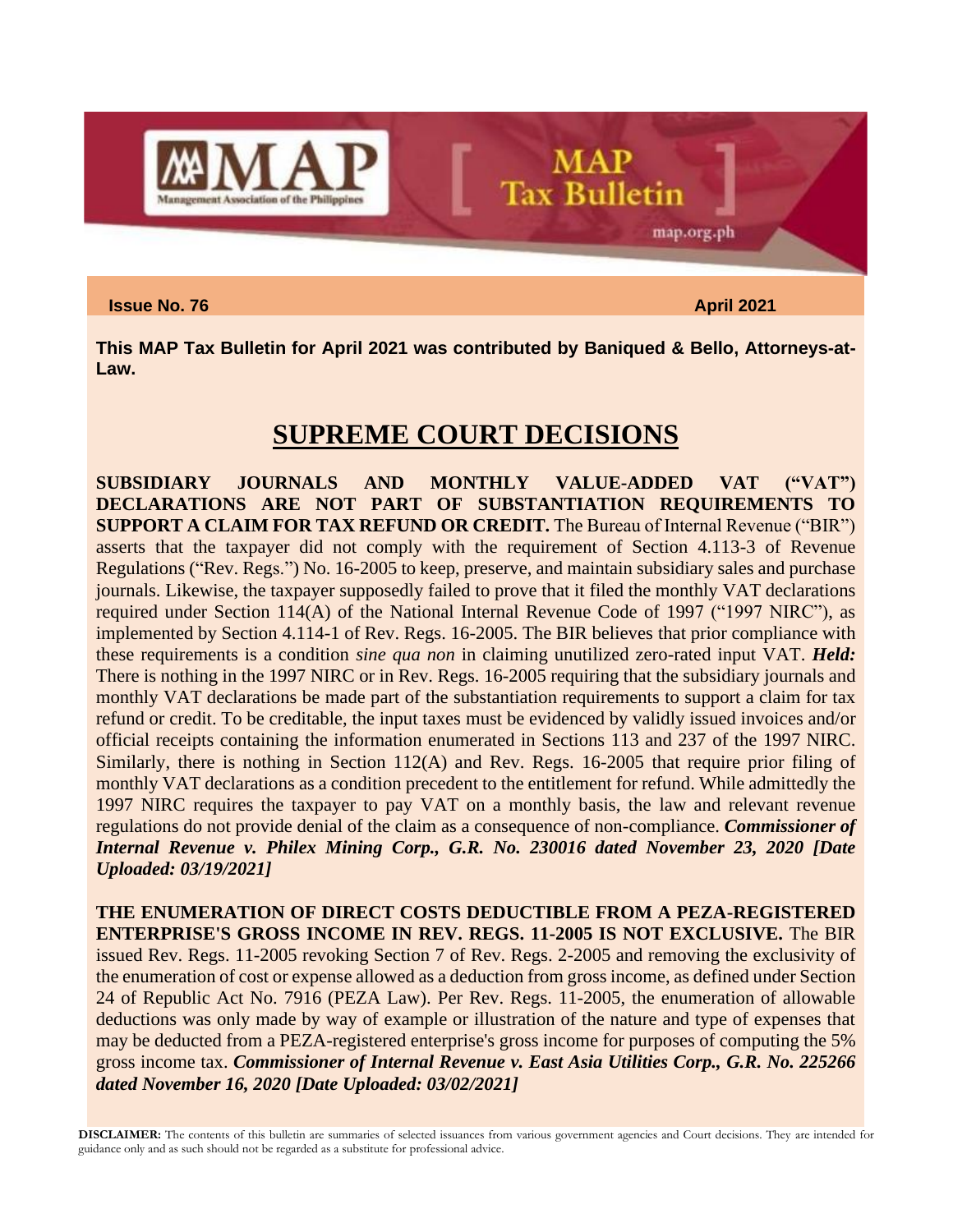# **COURT OF TAX APPEALS DECISIONS**

**THE BOND RQUIREMENT FOR PURPOSES OF SUSPENDING COLLECTION OF TAXES MAY BE DISPENSED WITH WHEN THE COLLECTION MEANS EMPLOYED BY THE BIR ARE NOT SANCTIONED BY LAW.** Whenever it is determined by the courts that the method employed by the BIR in the collection of tax is not sanctioned by law, the bond requirement under Section 11 of R.A. No. 1125 should be dispensed with. In *Tridharma Marketing Corp. v. Commissioner of Internal Revenue* (G.R. No. 215950 dated June 20, 2016), the Supreme Court held that simply prescribing such high amount of bond like the initial 150% of the deficiency assessment of P4,467,391,881.76 (or P6,701,087,822.64), or later on even reducing the amount of the bond to equal the deficiency assessment, would practically deny to the taxpayer the meaningful opportunity to contest the validity of the assessments, and would likely even impoverish it as to force it out of business. In this case, the issuance of the Warrant of Distraint and/or Levy by the BIR notwithstanding this Court's Decision on November 16, 2020 cancelling the deficiency assessments clearly jeopardizes the taxpayer's interest. Moreover, to demand the posting of the bond as a condition for the suspension of the collection in the present case would practically deny the taxpayer the meaningful opportunity to contest the validity of the assessment as it is tantamount to an impossible condition on the taxpayer's part. *Marketing Convergence, Inc. v. Commissioner of Internal Revenue, CTA Case No. 9379 dated March 8, 2021.*

**THE TAXPAYER SHOULD PINPOINT SPECIFICALLY WHICH OF RESPONDENT'S FINDINGS HAVE NOT BEED SUPPORTED BY ANY FACTUAL OR LEGAL BASES**. The Court also reiterates that, other than the taxpayer's bare allegation and general statement that the BIR's computation of its refundable input VAT was erroneous, the taxpayer has been unable to point out the reasons/bases why its administrative claim was denied in the first place by the BIR. It not only failed to offer proof to debunk the findings of the BIR, but also failed to pinpoint specifically which of the BIR's findings have not been supported by any factual or legal bases. As such, said allegation cannot be accorded credence for lack of evidentiary support. It is a basic rule that he who alleges must prove what is alleged. Thus, the taxpayer's claim of erroneous computation cannot stand. *First Gen Hydro Power Corp. v. Commissioner of Internal Revenue, CTA Case No. 9889 dated March 5, 2021.*

**IN THE ABSENCE OF A VALID LETTER OF AUTHORITY ("LOA"), ISSUED SPECIFICALLY IN FAVOR OF A REVENUE OFFICER, THE TAX ASSESSMENTS ISSUED BY THE BIR SHALL BE VOID.** As a rule, revenue officers are required to be specifically authorized by a valid LOA, prior to the exercise of the BIR's assessment functions, such as the examination of books of accounts and accounting records of the taxpayer. In the absence of a valid LOA, issued specifically in favor of a revenue officer, the tax assessments issued by the BIR against such taxpayer shall be void. In this case, the examination by the BIR examiner of the taxpayer's tax liabilities for 2009 was made solely on the basis of a Memorandum of Assignment, instead of a valid LOA, as required by Section 13 of the 1997 NIRC. Considering that the BIR examiner acted on the taxpayer's case, despite not being properly clothed with authority through a requisite LOA, the tax assessments resulting therefrom are void and of no effect. *Robie Stylographic and Dev't Corp. v. Commissioner of Internal Revenue, CTA Case No. 9774 dated March 2, 2021.*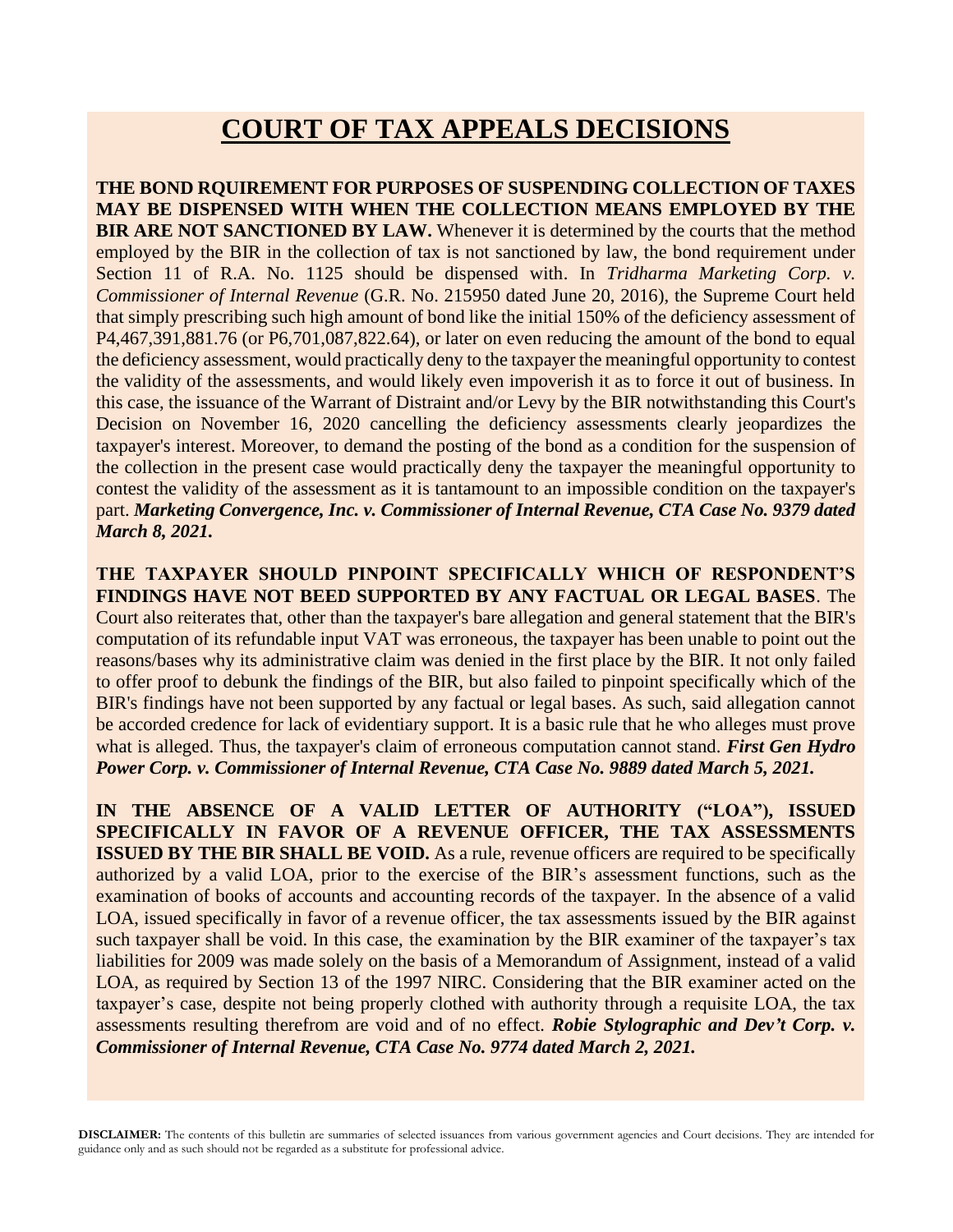**A FINAL ASSESSMENT NOTICE ("FAN") THAT LACKS THE DEFINITE AMOUNT OF TAX LIABILITY FOR WHICH THE TAXPAYER IS ACCOUNTABLE, IS NOT A VALID ASSESSMENT.** In this case, the subject Formal Letter of Demand ("FLD") contains the statement that the "*interest and total amount due will have to be adjusted if paid beyond x x x,*" which renders the amount of tax due therein indefinite, as it is subject to modification, depending on the date of payment. Pursuant to the case of *Commissioner of Internal vs. Fitness by Design, Inc*. (G.R. No. 215957 dated November 9, 2016), a FAN that lacks the definite amount of tax liability for which the taxpayer is accountable, is not a valid assessment. *Robie Stylographic and Dev't Corp. v. Commissioner of Internal Revenue, CTA Case No. 9774 dated March 2, 2021.*

**IT IS NOT NECESSARY FOR THE PERSON WHO EXECUTED THE CERTIFICATE OF CREDITABLE WITHHOLDING TAX AT SOURCE TO BE PRESENTED AND TESTIFY PERSONALLY TO PROVE THE AUTHENTICITY OF THE CERTIFICATES.** It is wellsettled that the presentation of regularly issued Certificates of Creditable Withholding Tax at Source (*i.e.*, BIR Forms 2307) is sufficient proof that creditable income tax has indeed been withheld from a taxpayer's income by the income payor-withholding agent. Further, it is not necessary for the person who executed such Certificates of Creditable Withholding Tax at Source to personally testify as to the authenticity. The said document, by itself, is already competent proof of withholding of income tax and the amount of tax withheld considering that this was executed under penalty of perjury. As long as the Certificates of Creditable Withholding Tax at Source are complete in its relevant details and is with a written statement that it was made under penalty of perjury, the same is admissible in evidence even without the preparer's testimony attesting to its authenticity and considered as competent proof of the fact of withholding and the amount of tax withheld. *Sonoma Services, Inc. v. Commissioner of Internal Revenue, CTA Case No. 9808 dated March 2, 2021.*

**IT IS APPROPRIATE TO RESOLVE AN ISSUE OF DEFICIENCY TAX ASSESSMENT WITH A CLAIM FOR TAX REFUND IN A SINGLE PROCEEDING TO AVOID THE MULTIPLICITY OF SUITS AND UNNECESSARY DIFFICULTIES OR EXPENSES.** The original Petition for Review filed by the taxpayer before the Court of Tax Appeals in Division questioned the validity of the deficiency tax assessments issued by the BIR. It is important to note that the Court in Division already obtained jurisdiction over said issue. The amendment of the original Petition for Review to include a prayer for refund of erroneously and/or illegally paid taxes is merely to reflect such developments connected with the original Petition for Review, the primary objective of which is to declare the subject assessments as null and void. In fact, the refund of the alleged illegally and erroneously collected taxes can only be granted once the subject assessments have been declared null and void, which is, as stressed, the primary cause of action in the original Petition for Review. Certainly, to require the taxpayer to first go through with the rigorous process of filing an administrative claim for refund with the BIR before this Court can grant its claim for refund is not only unduly burdensome on the taxpayer, but also an absurdity, considering that this Court has already found that the deficiency tax assessment issued against the taxpayer is null and void, which is the ultimate basis for the taxpayer's claim for refund of erroneously and/or illegally paid taxes. The proper way, therefore, would simply be for this Court to directly grant the taxpayer's claim for refund based on its finding that the subject assessments are void to remove any unnecessary and useless formality that is only a detriment against the interest of the government and the taxpayer. *Y&R Phil., Inc. v. Commissioner of Internal Revenue, CTA EB Nos. 2019 and 2020 (CTA Case No. 9437) dated March 11, 2021.*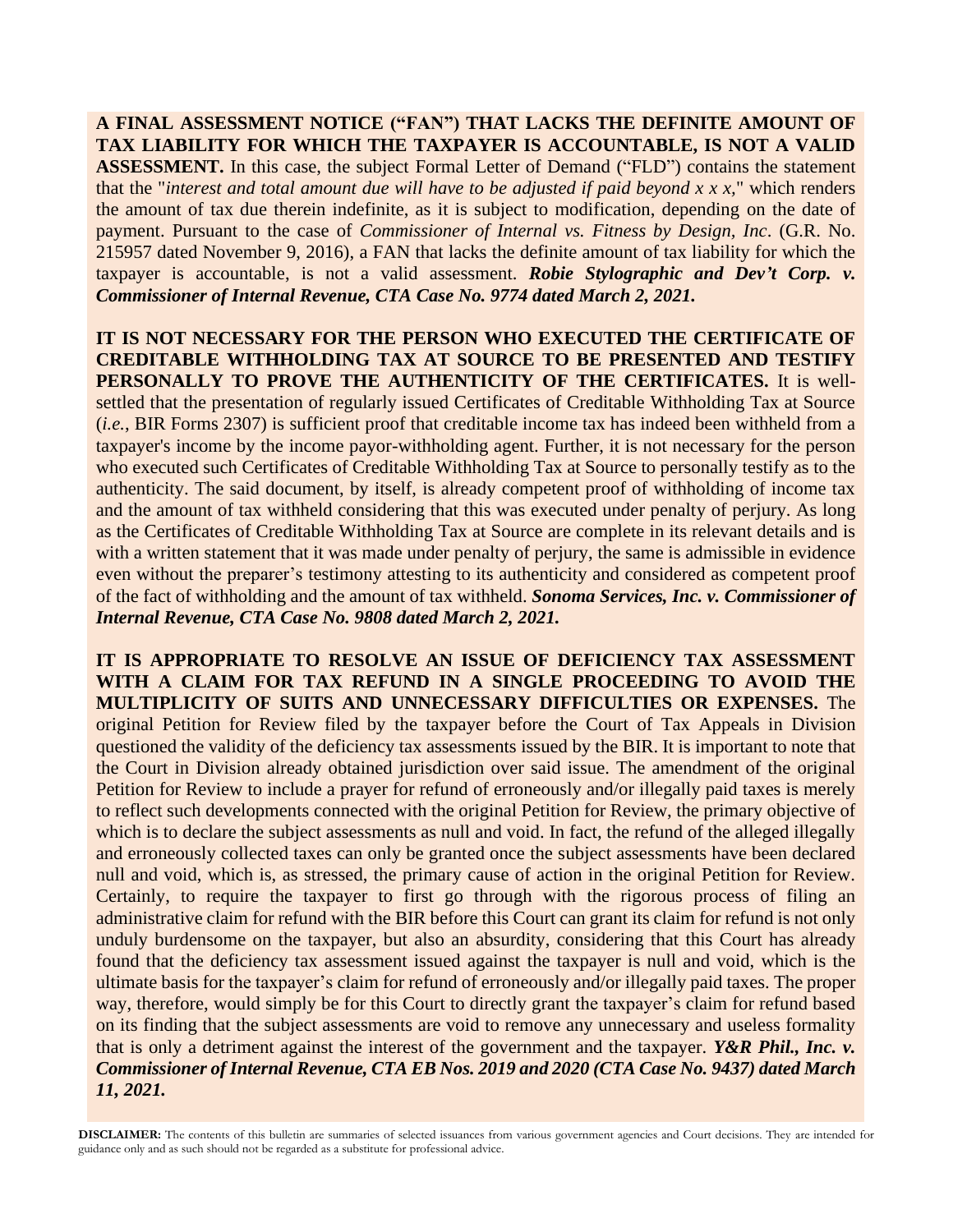**RECEIPTS FOR REGISTERED LETTERS AND RETURN RECEIPTS DO NOT PROVE THEMSELVES, THEY MUST BE PROPERLY AUTHENTICATED IN ORDER TO SERVE AS PROOF OF RECEIPT OF THE BIR NOTICES**. What is essential to prove the fact of mailing is the registry receipt issued by the Bureau of Posts or the Registry return card which would have been signed by the taxpayer or its authorized representative. In the case at bar, while the BIR was able to present the registry return card relative to the alleged mailing of the FLD to the taxpayer, it failed to prove that the same has been signed by the authorized representative of the taxpayer. The BIR failed to establish the fact that it was the taxpayer's duly authorized representative who received such document supposedly containing the FLD. Considering that the BIR failed to authenticate the subject registry return card, the BIR was unable to discharge its burden to present proof to show that the taxpayer indeed received the FLD, which was sent through registered mail. *Commissioner of Internal Revenue v. Xylem Water Systems Int'l, Inc., CTA EB 2120 (CTA Case No. 8901) dated March 12, 2021*.

**THE TAXPAYER CANNOT CLAIM THAT THE INDEPENDENT CERTIFIED PUBLIC ACCOUNTANT'S ("ICPA") FINDINGS ARE SUFFICIENT TO SUPPORT ITS CLAIM THAT IT IS ENTITLED TO REFUND**. The Court makes its own determination and verification of the documentary evidence presented by the parties, including the correctness of the BIR's findings (at the administrative level), and ICPA's conclusion as reflected in the ICPA report. After all, the latter's report is only persuasive in nature and not conclusive to the Court, as explicitly provided in Section 3, Rule 13 of the Revised Rules of the Court of Tax Appeals. *First Gen Hydro Power Corp. v. Commissioner of Internal Revenue, CTA Case No. 9889 dated March 5, 2021.*

**IN CLAIMS FOR REFUND OF ERRONEOUSLY AND/OR ILLEGALLY PAID TAXES, THE TAXPAYER IS ENTITLED TO REFUND WHEN THE INVALIDITY OF THE ORDINANCE IMPOSING TAX HAS BEEN JUDICIALLY PRONOUNCED AND BECAME FINAL AND EXECUTORY.** The judicial case for refund should have been filed within two years from the payment of the tax, fee, or charge, or from the date when the taxpayer became entitled to a refund or credit. In this case, the petitioner became entitled to a refund or credit only when the invalidity of Section 21(A) of Manila Ordinance No. 7794, as amended, was judicially pronounced, which judgment became final and executory. This took place when this Court *En Banc* dismissed the City of Manila's Petition for Review of the CTA Second Division's decision invalidating Section 21(A) of the ordinance which became final and executory only on 2 July 2007. Following this, the Supreme Court ruled that the judicial action for petitioner's claim for refund had not yet expired as of the filing of the Amended and Supplemental Petition since petitioner only became entitled to the present refund (i.e., 2 July 2007) after such judicial claim has already been filed (i.e., 11 July 2003). *Int'l Container Terminal Services, Inc. v. The City of Manila, CTA EB 277 (CTA AC No.11) dated March 10, 2021.*

### **IN ORDER FOR PAYMENT OF INTEREST TO ACCRUE ON THE AMOUNT TO BE REFUNDED TO THE TAXPAYER, EITHER SAID TAXPAYER MUST BE AUTHORIZED BY LAW OR THE COLLECTION OF THE TAX WAS ATTENDED BY ARBITRARINESS.**

These two circumstances are not present in the case at bar. First, no law expressly grants the payment of interest as a form of damages in tax refund cases. Second, no arbitrariness attended the collection of the taxes subject of the present case. Pending the resolution of the taxpayer's Urgent Motion for the Issuance of an Order to Suspend the Collection of Tax, the BIR is not precluded from collecting the garnished amount. This is because there is no order yet from the Court in Division suspending the collection of the alleged deficiency taxes against the taxpayer when the BIR proceeded with the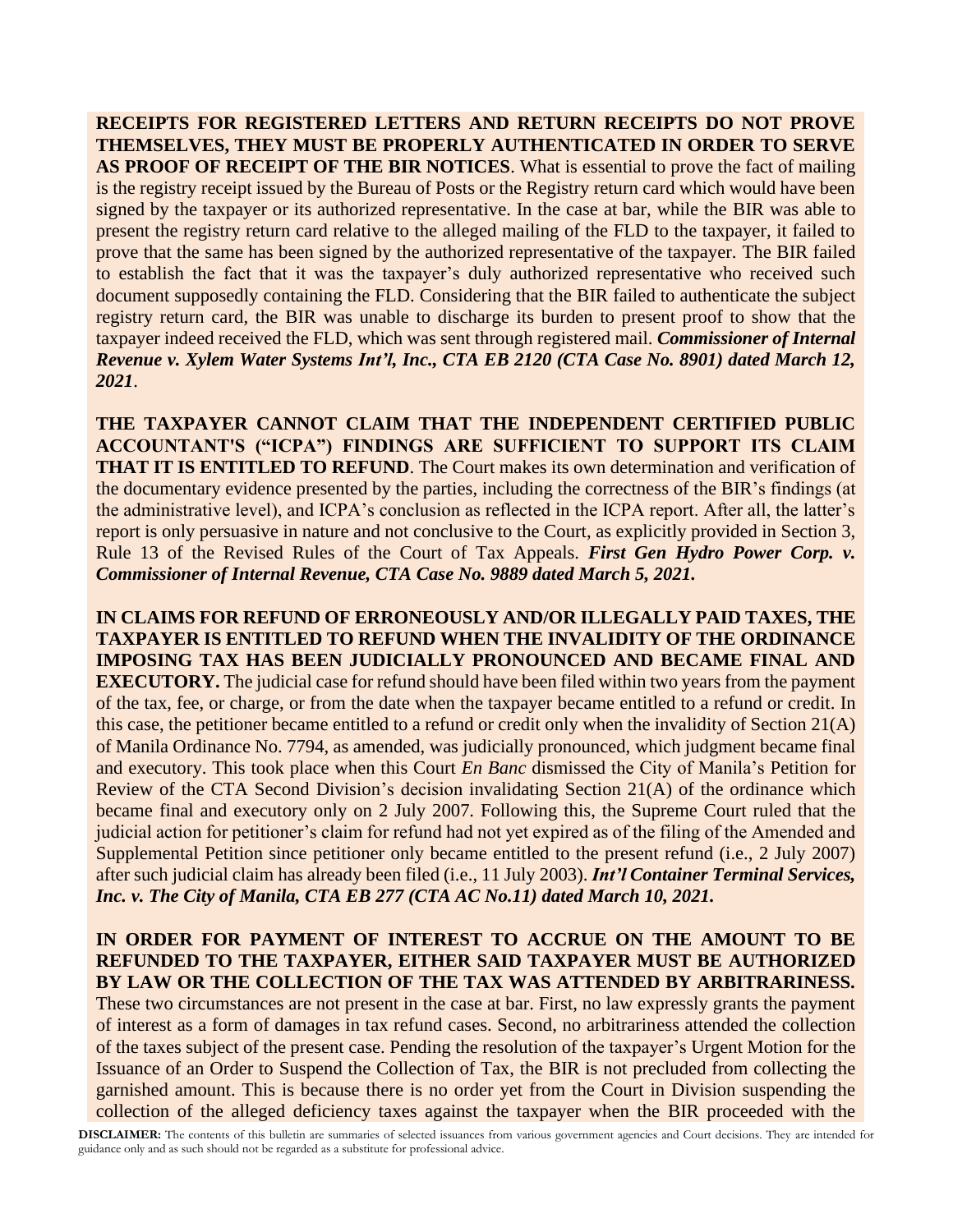collection of the garnished amounts. Consequently, the BIR did not disobey any lawful order from the Court in Division. *Y&R Phil., Inc. v. Commissioner of Internal Revenue, CTA EB Nos. 2019 and 2020 (CTA Case No. 9437) dated March 11, 2021.*

**PURCHASE INVOICES AND OFFICIAL RECEIPTS SHOULD REFLECT "TIN-VAT" INSTEAD OF "TIN-V".** The pertinent portion of Section 4.108-1 of Rev. Regs. 7-95 states that, "only VAT-registered persons are required to print their TIN followed by the word 'VAT' in their invoice or receipts and this shall be considered as a 'VAT' Invoice. All purchases covered by invoices other than 'VAT Invoice' shall not give rise to any input tax." Evidently, Rev. Regs. 7-95 specifically requires a VAT-registered person to imprint "TIN-VAT" on its invoices or receipts. Consequently, purchases supported by invoices or official receipts, wherein the "TIN-VAT" is not printed thereon, shall not give rise to any input VAT. It must be emphasized that compliance with all the VAT invoicing requirements provided by tax laws and regulations is mandatory. *Kepco Ilijan Corp. v. Commissioner of Internal Revenue, CTA Case No. 6966 dated March 12, 2021.*

**THE COLLECTION OF DEFICIENCY TAXES MUST BE PRECEDED BY A PRELIMINARY ASSESSMENT NOTICE ("PAN"), FAN AND FLD.** The BIR maintains that there was no violation of due process in the present case since there was an LOA issued and the taxpayer was duly notified of all required notices. The BIR argues further that the taxpayer was in fact able to intelligently argue its case and elucidate the reasons for the pending issuance of a Closure Order. A significant part of the due process requirement in the issuance of tax assessments is that the concerned taxpayer must be informed in writing of the law and of the facts on which the assessment is made. Such requirement must be embodied not only in the PAN, but also in the FLD and FAN. Thus, the issuance of these notices is indispensable, except in the case of the PAN in certain instances. No PAN or FAN was issued in this case. In fact, during the pendency of the instant case, the tax audit of petitioner for other taxes pursuant to LOA No. 201200033231 dated October 28, 2016 was still ongoing. Since the collection of the subject deficiency VAT was not preceded by a PAN, FAN and FLD, the same must perforce fail. *Paymentwall, Inc. v. Commissioner of Internal Revenue, CTA Case No.9727 dated March 18, 2021.*

**THE 30-DAY PERIOD TO FILE AN APPEAL WITH THE CTA MAY BE COUNTED FROM RECEIPT OF THE WARRANT OF DISTRAINT AND LEVY ("WDL")**. As correctly noted by the Special Third Division, the Supreme Court, in *Phil. Journalists, Inc. v. Commissioner of Internal Revenue* (G.R. No. 162852 dated December 16, 2004) reckoned the 30-day period to file an appeal before this Court from the receipt of the WDL. Similar herein, since the taxpayer filed its prior Petition for Review on 03 October 2014 or within 30 days from its receipt of the WDL on 09 September 2014, the taxpayer timely filed its appeal with the Court in Division. Thus, the Special Third Division correctly ruled that it had jurisdiction over the taxpayer's prior Petition for Review. The case of *Yap v. Bureau of Internal Revenue* (CTA Case No. 10020 dated October 14, 2019), which ruled that the Preliminary Collection Letter ("PCL") was considered as the final decision which could be the subject of an appeal, is not applicable given the varying facts involved in the two cases. The taxpayer in said case received an FLD to which he was able to file his protest. In contrast, the taxpayer herein denied having received the FLD and, as a result, it was not able to file its protest. Clearly, the PCL subject of this case cannot be considered as the CIR's final decision since respondent at the time had yet to receive the FLD when it got hold of the PCL. As such, the Court *En Banc* could not reckon the 30-day period to file an appeal with this Court from the PCL's receipt. *Commissioner of Internal Revenue v. Xylem Water Systems Int'l, Inc., CTA EB 2120 (CTA Case No. 8901) dated March 12, 2021*.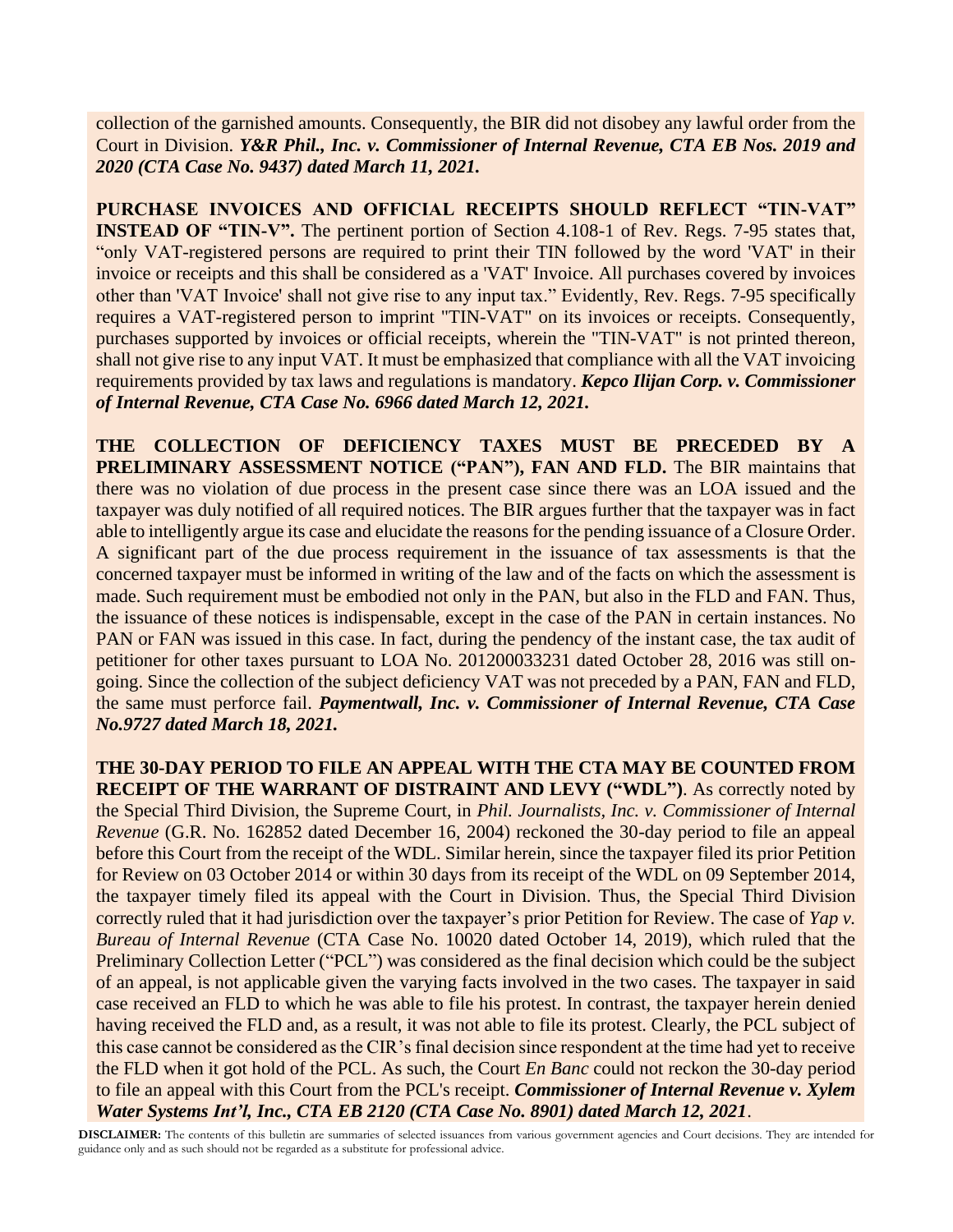**GOOD FAITH AND HONEST BELIEF THAT A TAXPAYER IS NOT SUBJECT TO TAX ON THE BASIS OF PREVIOUS INTERPRETATIONS OF GOVERNMENT AGENCIES TASKED TO IMPLEMENT THE TAX LAW ARE SUFFICIENT JUSTIFICATION TO DELETE THE IMPOSITION OF SURCHARGES AND INTEREST.** *San Miguel Paper Packaging Corp. v. Commissioner of Internal Revenue, CTA EB 2099 (CTA Case No. 9288) dated March 15, 2021.*

**A SURVEILLANCE IS NECESSARY BEFORE THE BIR CAN ISSUE THE 48-HOUR NOTICE, 5-DAY VAT COMPLIANCE NOTICE, AND CLOSURE ORDER TO A "NON-COMPLIANT TAXPAYER", AND THAT ALSO THE SURVEILLANCE MUST BE COVERED BY, OR AUTHORIZED THROUGH, A MISSION ORDER DULY ISSUED IN COMPLIANCE WITH RMO NO. 3-2009**. In the present case, the BIR does not deny that no surveillance was ever conducted against the taxpayer before the issuance of the 48-Hour Notice, 5-day VAT Compliance Notice, and Closure Order. The BIR even admitted that no mission order was issued against the taxpayer. By failing to do so, BIR violated petitioner's right to due process when it failed to act in accordance with the prescribed procedure before issuing the subject notices. Evidently, the BIR's Closure Order is void due to its failure to strictly adhere to the prescribed procedure under RMO No. 3-2009 before issuing the subject notices. *Paymentwall, Inc. v. Commissioner of Internal Revenue, CTA Case No.9727 dated March 18, 2021.*

# **BIR RULINGS AND ISSUANCES**

**AVAILABILITY OF OFFLINE eBIRFORMS PACKAGE VERSION 7.8** This Circular is issued to disseminate the availability of the Offline eBlRForms Package Version 7.8, which now includes the January 2018 version of BIR Form Nos. 1800, 1801 and 2000-OT. *Revenue Memorandum Circular No. 33-2021 dated March 3, 2021.*

**CIRCULAR PRESCRIBING GUIDELINES ON THE SHIFT FROM FINAL TO A CREDITABLE SYSTEM ON VAT WITHHELD ON SALES TO GOVERNMENT OR ANY OF ITS POLICITCAL SUBIVISIONS, INSTRUMENTALITIES OR AGENCIES, INCLUDING GOCCS, IN LINE WITH SECTION 37 OF REPUBLIC ACT NO. 10963, TRAIN**  LAW. The government or any of its political subdivisions, instrumentalities or agencies, including GOCCs who are required to withhold creditable VAT, shall use the "Monthly Remittance Return of Value-Added Tax Withheld" (BIR Form No. 1600-VT) for filing and remittance of the amount withheld. However, for those using the eFPS, they shall still use BIR Form No 1600 due to unavailability of BIR Form No. 1600-VT. BIR Form Nos. 2550M and 2550Q have also been revised to implement the shift. The government or any of its political subdivisions, instrumentalities or agencies, including GOCCs who are required to withhold creditable VAT shall issue the Certificate of Creditable Tax Withheld at Source (BIR Form No. 2307) using Alphanumeric Tax Code (ATC) No. WV010 for purchases of goods or WV020 for purchases of services. Thus, the Certificate of Final Tax Withheld at Source (BIR Form No. 2306) shall no longer be issued for this purpose. *Revenue Memorandum Circular No. 36-2021 dated March 5, 2021.*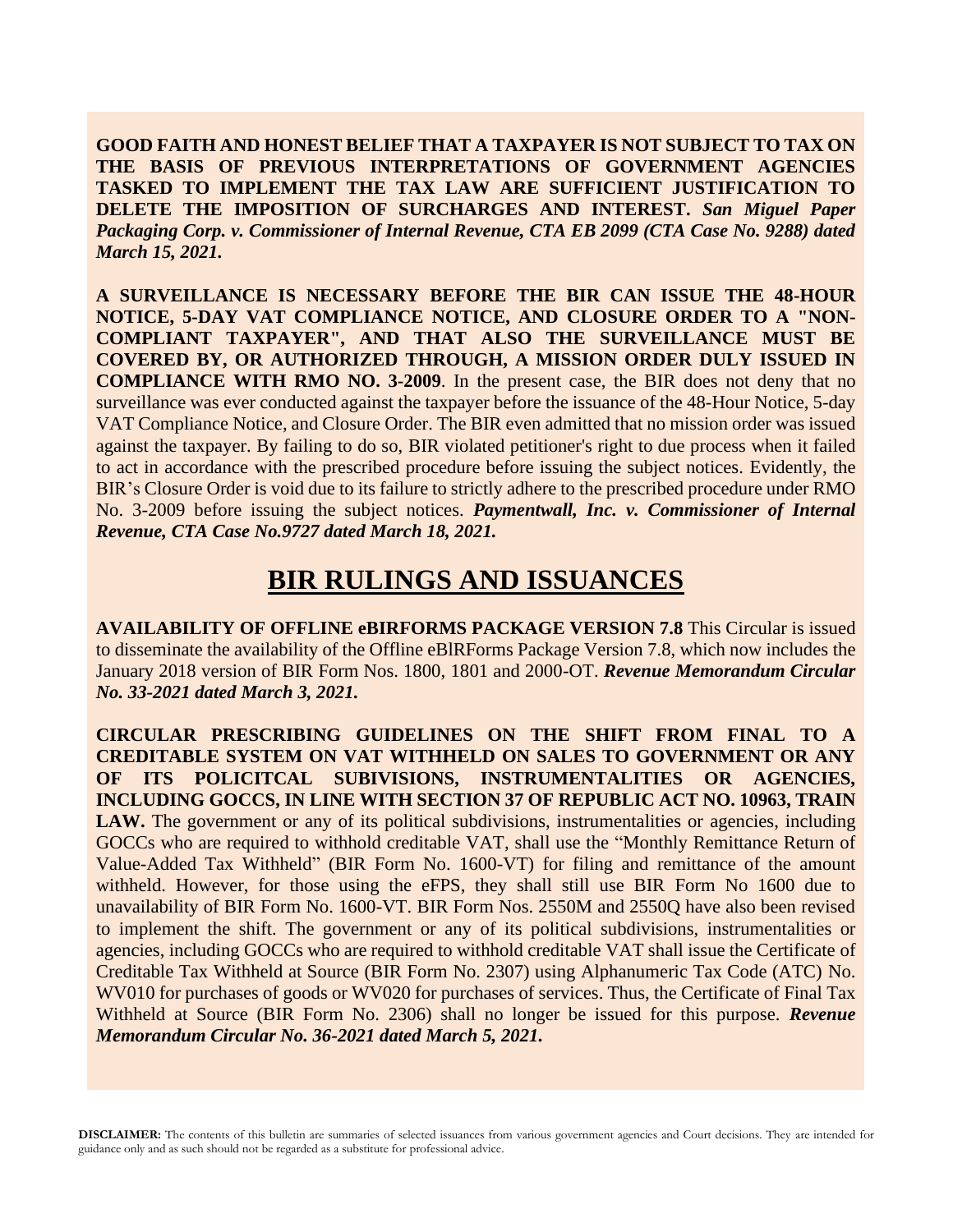**CIRCULAR EXTENDING THE DEADLINE FOR THE FILING OF APPLICATIONS FOR INPUT VAT REFUND WITH THE VAT CREDIT AUDIT DIVISION.** For the information and guidance of all internal revenue officers, employees and others concerned and following the temporary closure of VCAD until March 28, 2021, in compliance with the existing health protocols for the mitigation of the COVID-19 pandemic, the filing of VAT refund, where the two (2)-year period within which to file the claim falls on March 31, 2021, shall be extended until April 12, 2021. Moreover, the 90-day period of processing of all VAT refund claims pending with VCAD during the temporary closure is also suspended pursuant to Section 5(3) of Rev. Regs. 27-2020. *Revenue Memorandum Circular No. 36-2021 dated March 22, 2021.*

**CIRCULAR ALLOWING THE FILING ANYWHERE OF RETURNS AND PAYMENT OF TAXES DUE THEREON FALLING WITHIN THE PERIOD MARCH 22, 2021 TO APRIL 30, 2021, EVEN OUTSIDE THE JURISDICTION OF THE REVENUE DISTRICT OFFICE WHERE THE TAXPAYER IS REGISTERED.** This Circular is being issued in order to provide relief to taxpayers, in relation to the current surge in COVID-19 cases that is affecting the entire country which has prompted establishments to operate at half their manpower capacity. Thus, filing of returns as well as payment of taxes due thereon falling within the period March 22, 2021 to April 30, 2021 may be made anywhere, even outside the jurisdiction of the Revenue District Office where the taxpayer is registered. Taxpayers who are not mandated to use the eFPS and eBlRForms System are encouraged to electronically file their returns through the eBIR Forms Facility and pay the corresponding taxes due thereon through any ePayment channels. *Revenue Memorandum Circular No. 41-2021 dated March 29, 2021.*

**ORDER STREAMLINING THE PROCEDURES AND DOCUMENTS FOR THE AVAILMENT OF TAX TREATY RELIEF ("TTRA").** When the treaty rates have been applied by the withholding agent on the income earned by the nonresident, the former shall file with the International Tax Affairs Division ("ITAD") a request for confirmation on the propriety of the withholding tax rates applied on that item of income. On the other hand, if the regular rates have been imposed on the said income, the nonresident shall file a TTRA with the ITAD. In either case, each request for confirmation and TTRA shall be supported by the documentary requirements set out in this order. The request for confirmation shall be filed by the withholding agent at any time after the payment of withholding tax but shall in no case be later than the last day of the fourth month following the close of each taxable year. The filing of TTRA largely depends upon the nonresident who must invoke and prove his/her/its entitlement to treaty benefit. The nonresident may, at any time after the receipt of income, file a TTRA to prove its entitlement to treaty benefits. If the BIR determines that the withholding tax rate applied is lower than the rate that should have been applied on an item of income pursuant to the treaty, or that the nonresident taxpayer is not entitled to treaty benefits, it will issue a BIR Ruling denying the request for confirmation or TTRA. Consequently, the withholding agent shall pay the deficiency tax plus penalties. On the contrary, if the withholding tax rate applied is proper or higher than the rate that should have been applied, the BIR will issue a certificate confirming the nonresident income recipient's entitlement to treaty benefits. In the latter case, the taxpayer may apply for a refund of excess withholding tax. *Revenue Memorandum Order No. 14-2021 dated March 31, 2021.*